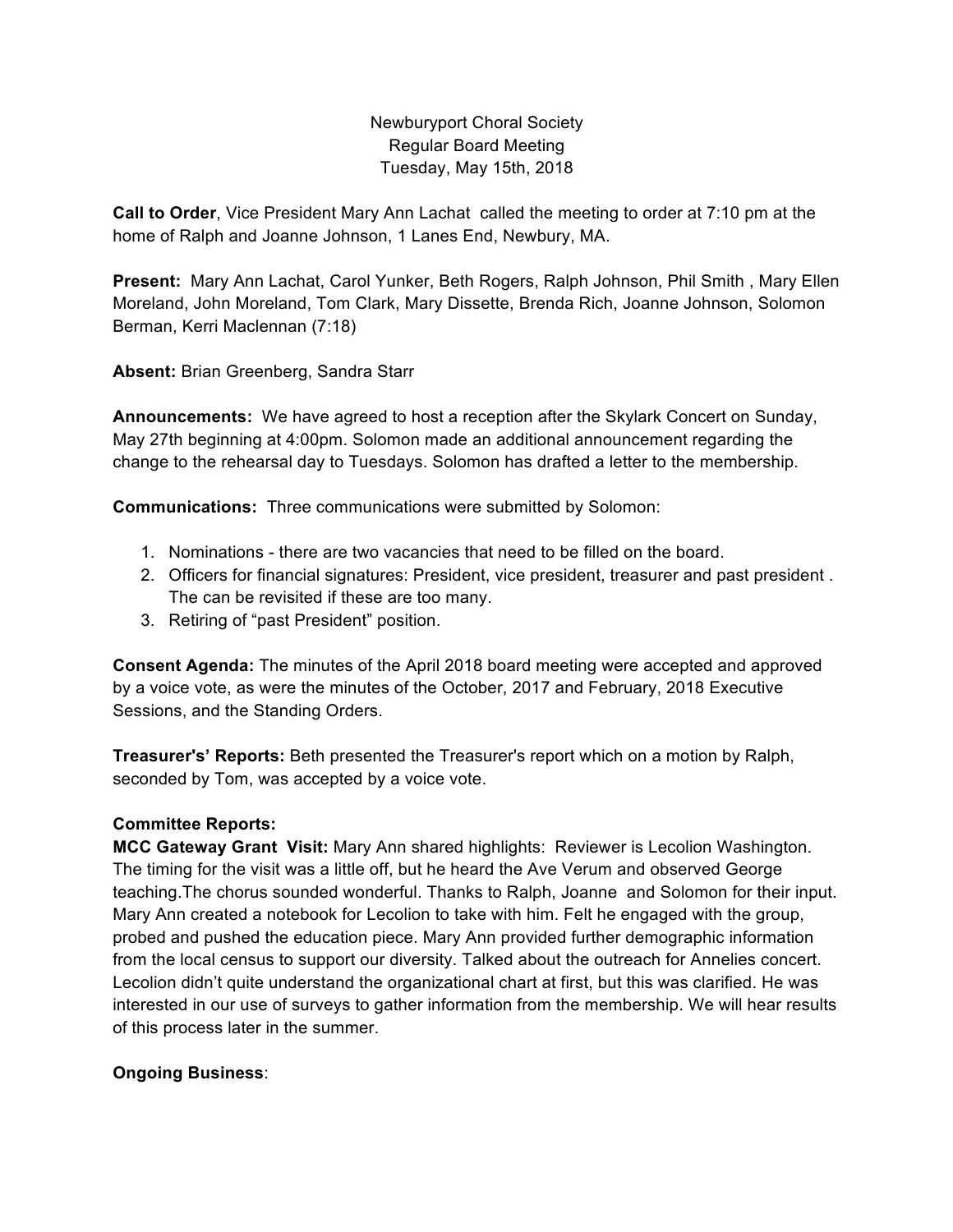**Spring 2018 Concert Reflections**: (Beth) Some felt Saturday concert was too late. (Carol) Amazed that such diverse group learned music so well! (Tom) having had to sit out, realized how important being in the chorus is. (Kerry) - Mozart is the bomb! Balance issues, orchestra may overpower concert, some sound issues. Missed George speaking - his presence adds to our concerts. Solomon will discuss with George. Issues of concert dress/singers protocol discussed. Discussion of encouraging more memorized section of music.

**Horse Chestnut Dedication**: Mary Ann reported on the dedication scheduled June 15th for students at the Nock Middle School. Thrilled at buy-in from the school department. Student led ceremony. Small group of students/landscape will create a small butterfly garden. George will speak at the ceremony as well. Discussion or publicity and getting the "whole story" told.

**Belleville Church update**: Joanne provided an update on building repairs, etc. Building inspector has approved the building for the coming year. Discussion about perhaps us thinking again about the space issue.

**Review of Board and NCS Schedule**: We will need to reschedule board meetings because of the new rehearsal schedule (Tuesdays). Solomon discussed meetings. The 3rd Monday of the month is the only night available at the bank. Discussion of other issues around the date change. Possibility of changing places, swapping out one or two meetings, date conflicts, etc.

The President ordered the following dates for board meetings:

**2018**  September 17 October 22 November 19 December 17

## **2019**

January 21 February. 18 March 18 April 15 Annual Mtg. May 13

**Rehearsal schedule for Concert week**: Saturday morning, Tuesday evening, Thursday evening, Concerts Saturday evening and Sunday afternoon.

**Ops Plan Review(though the summer):** MaryAnn noted that ordering Summer Sing music needed to be added. Membership looks good. Added in LCC reports/paperwork to be completed by the end of May. Order spring and fall music added/moved to June.

**New Business:** Beth reported on the Budget Committee (members: Beth, Solomon, Mary Ann, Ralph, Kim Nabinger). 2019 Budget - not approved yet.